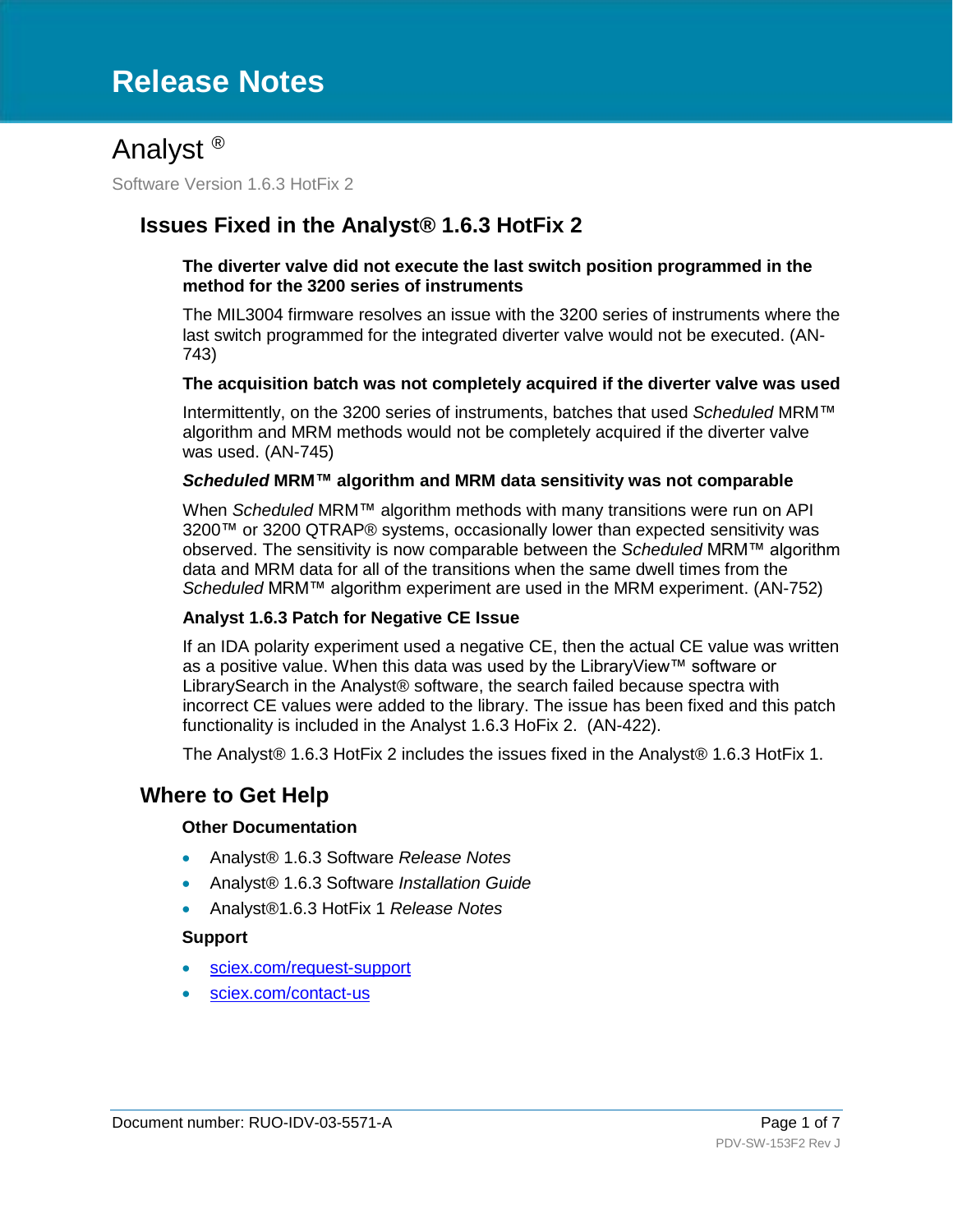## **Requirements**

### **Processing Requirements**

Analyst® 1.6.3 software

### **Acquisition Requirements**

Analyst® 1.6.3 software

- **Note:** The Analyst® 1.6.3 HotFix 2 can be installed over the Analyst® 1.6.3 Software and Analyst® 1.6.3 HotFix 1.
	- If the Analyst<sup>®</sup> 1.6.3 HotFix 1 is installed on the computer, then this HotFix installer removes the HotFix silently.
	- If Analyst<sup>®</sup> 1.6.3 Patch for Negative CE Issue is installed on the computer, then this HotFix installer removes the patch silently.

# **Supported Equipment**

Analyst® 1.6.3 HotFix 2 is compatible with the Windows 7 (32- or 64-bit) operating system.

## **Firmware Updates**

| System                                                                   | <b>Firmware Version</b>                                  |
|--------------------------------------------------------------------------|----------------------------------------------------------|
| All systems excluding the 3200 series of<br>instruments using SC3 or SC4 | Refer to the Release Notes that come<br>with the system. |
| 3200 series of instruments using SC3 or<br>SC <sub>4</sub>               | MIL3004                                                  |

# **Install the Software**

- 1. Download Analyst®1.6.3 HotFix 2
- 2. Deactivate the hardware profile and then close the Analyst® software.
- 3. Double-click **setup.exe** file and then follow the on-screen instructions.

### **Update the Firmware**

After installing the HotFix, use the ConfigUpdater.exe program to update the system firmware on the API 3200™ and 3200 QTRAP® systems that are using SC3 or SC4.

Tip: The ConfigUpdater.exe can also be started from the shortcut Start > All Programs > Sciex > Analyst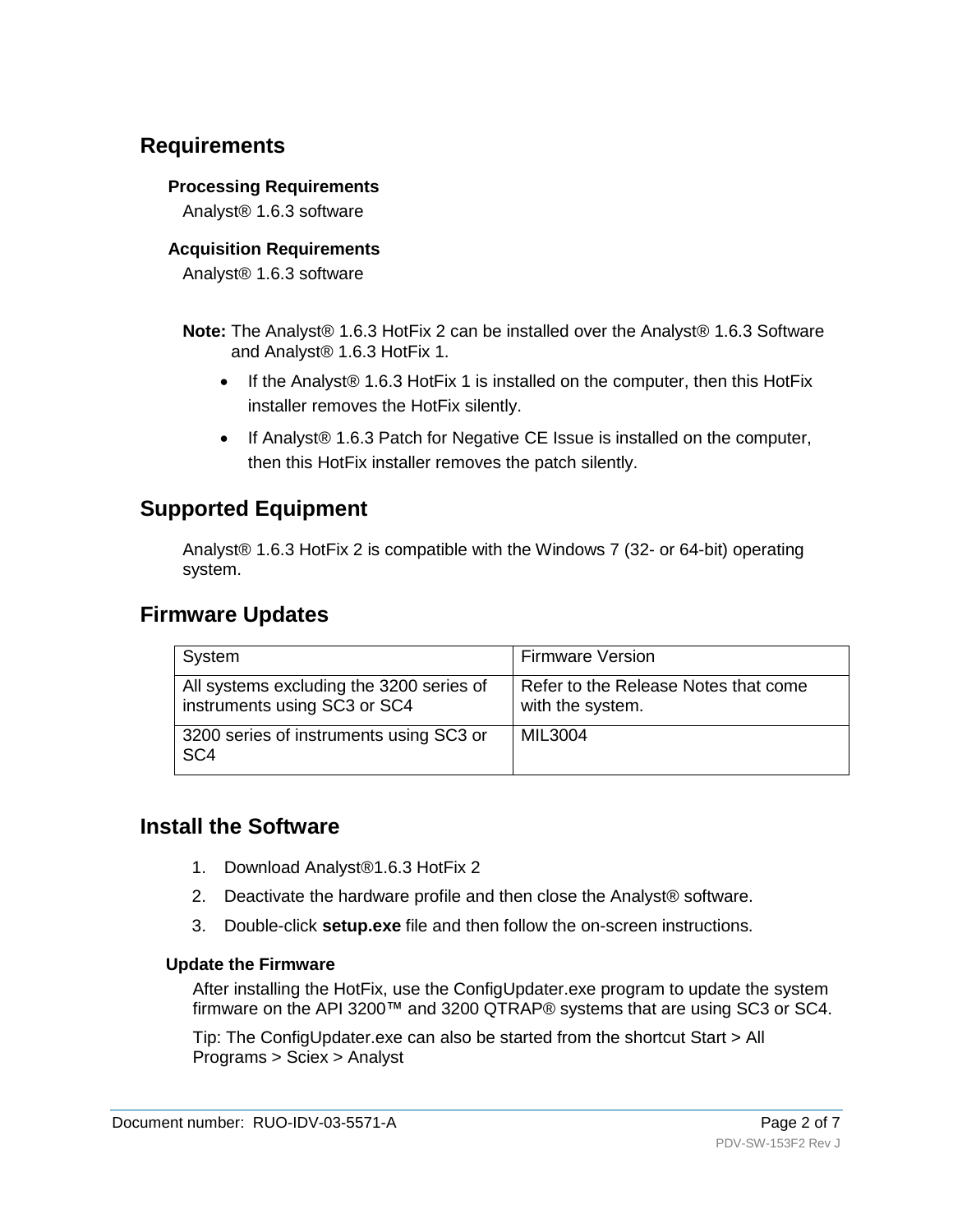**Note:** On the Windows 7 (32-bit) operating systems, the ConfigUpdater.exe file is located in the C:\Program Files\Analyst\Firmware\ConfigUpdater folder.

On the Windows 7 (64-bit) operating system, the ConfigUpdater.exe file is located in the C:\Program Files (x86)\Analyst\Firmware\ConfigUpdater folder.

- 1. Double-click **ConfigUpdater.exe**.
- 2. Select the **GPIB Interface**.

The ConfigUpdater program opens and identifies the new firmware version to be installed.

**Note**: The ConfigUpdater utility will reset the mass spectrometer system controller. This is normal and is required by the update process.

| Firmware/Configuration Table Update Program v 2.0 (TnT)<br>⊟                                                                             |  |
|------------------------------------------------------------------------------------------------------------------------------------------|--|
| Firmware/Configuration Table Update Program                                                                                              |  |
| A newer version is available for your Mass Spectometer.                                                                                  |  |
| Current Firmware:<br>MIL3003                                                                                                             |  |
| New Firmware:<br>MIL3004                                                                                                                 |  |
| Click Next to upgrade your Mass Spectrometer Firmware. To Abort the upload click<br>Cancel or $X$ at the top right corner of the window. |  |
| Cancel<br>$N$ ext>                                                                                                                       |  |

3. Click **Next** and then **wait for 10 minutes**.

If during the firmware upgrade process, the ConfigUpdater becomes unresponsive, **wait until the upgrade is complete** before clicking any buttons

4. When the firmware upgrade is **partially done**, the following message is shown. **Do not click OK until the 10 minutes indicated in step 3 have elapsed.**

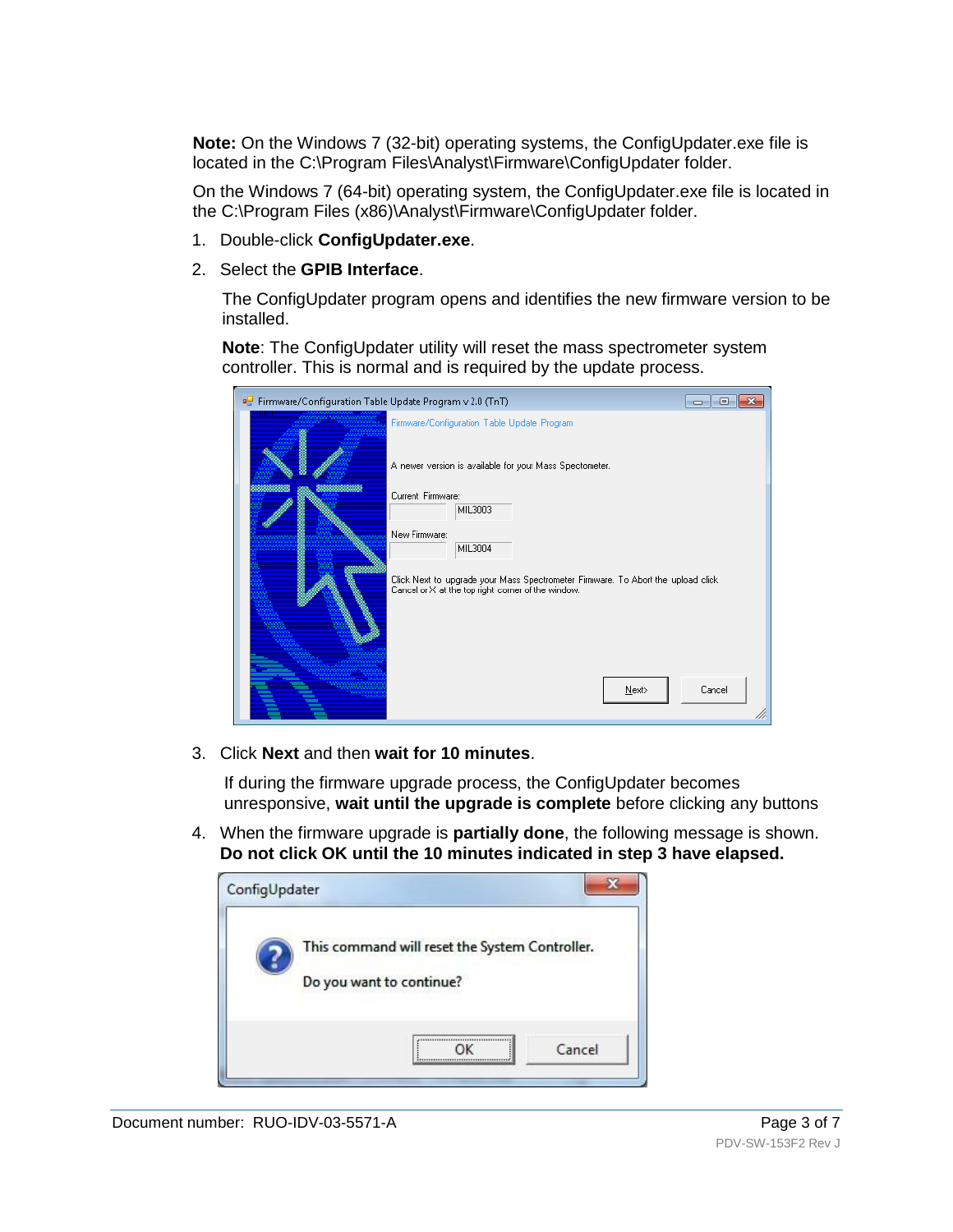5. Click **OK**.

The mass spectrometer is reset. The firmware upgrade is complete and the ConfigUpdater verifies that the Firmware Configuration Table is the latest.

6. Click **Cancel** to exit the ConfigUpdater program.

### **Updated files**

The Analyst® 1.6.3 HotFix 2 installs the following files as determined by the operating system of the host computer:

#### *Windows 7 (32-bit) operating system:*

In the *C:\Program Files\Analyst\bin* folder, the following files are updated:

- DDMSMassSpec.dll
- QuantRT.ocx

In the C:\Program Files\Analyst\Firmware folder, the following file is installed:

• MIL3004

In the *C:\Program Files\Analyst\Firmware\ConfigUpdater* folder, the following files are installed:

- ConfigUpdater.exe
- AxInterop.InetCtlsObjects.dll
- AxInterop.MSCommLib.dll
- AxInterop.MSFlexGridLib.dll
- AxInterop.MSWinsockLib.dll
- ConfigUpdater.exe.config
- ConfigUpdater.pdb
- ConfigUpdater.xml
- Interop.ComctlLib.dll
- Interop.InetCtlsObjects.dll
- Interop.MSCommLib.dll
- Interop.MSFlexGridLib.dll
- Interop.MSWinsockLib.dll
- Interop.Scripting.dll
- UpdateConfig.ini

In the *C:\Program File \Analyst\Help* folder, the following file is installed:

• Analyst 1.6.3 HotFix 2 Release Notes.pdf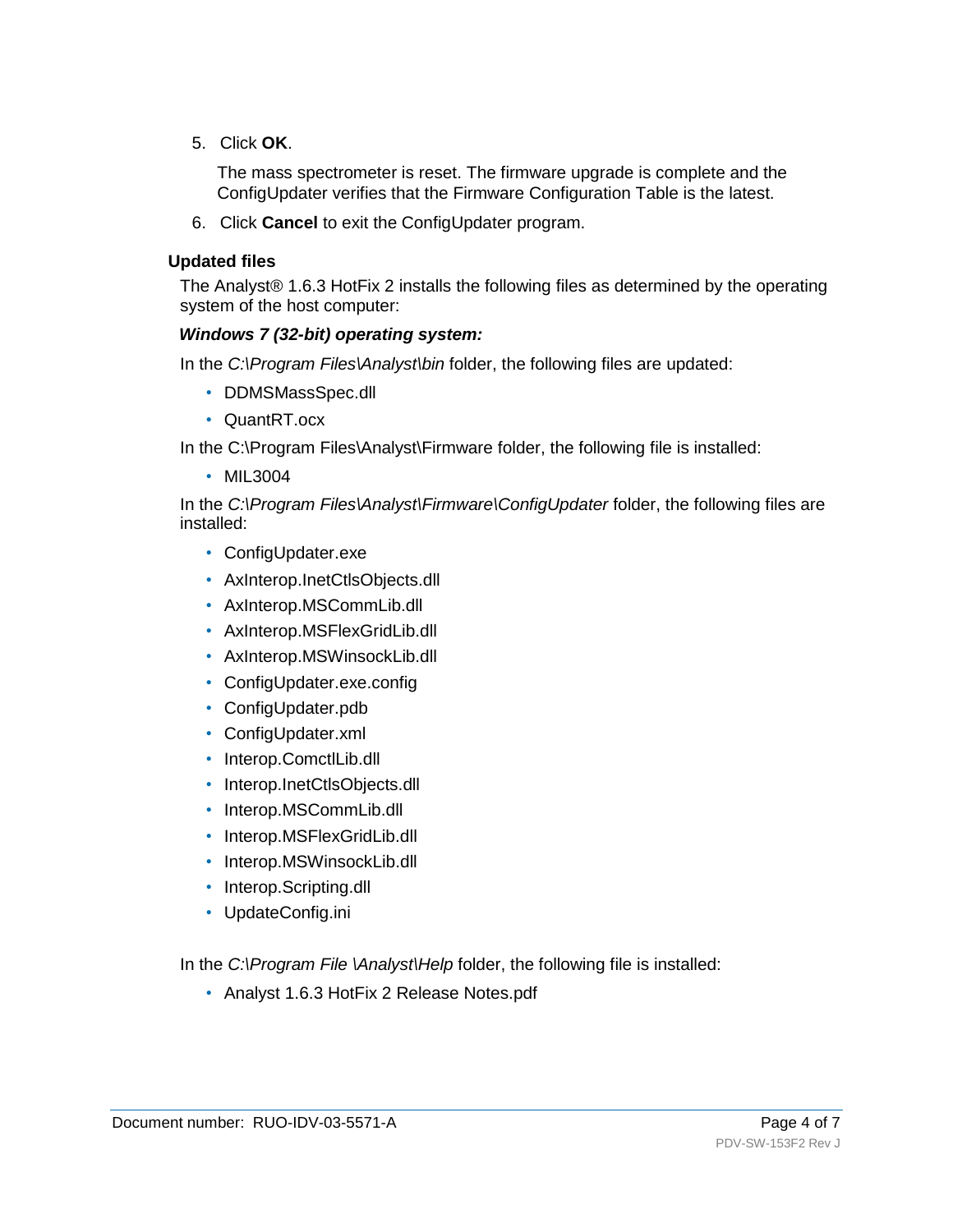### *Windows 7 (64-bit) operating system:*

In the *C:\Program Files (x86)\Analyst\bin* folder, the following files are updated:

- DDMSMassSpec.dll
- QuantRT.ocx

In the *C:\Program Files\Analyst\Firmware folder*, the following file is installed:

• MIL3004

In the *C:\Program Files (x86)\Analyst\Firmware\ConfigUpdater* folder, the following files are installed:

- ConfigUpdater.exe
- AxInterop.InetCtlsObjects.dll
- AxInterop.MSCommLib.dll
- AxInterop.MSFlexGridLib.dll
- AxInterop.MSWinsockLib.dll
- ConfigUpdater.exe.config
- ConfigUpdater.pdb
- ConfigUpdater.xml
- Interop.ComctlLib.dll
- Interop.InetCtlsObjects.dll
- Interop.MSCommLib.dll
- Interop.MSFlexGridLib.dll
- Interop.MSWinsockLib.dll
- Interop.Scripting.dll
- UpdateConfig.ini

In the *C:\Program File (x86)\Analyst\Help* folder, the following file is installed:

• Analyst 1.6.3 HotFix 2.pdf

Additionally, shortcuts to the Release Notes and ConfigUpdater are placed under:

• Start > All Programs > Sciex > Analyst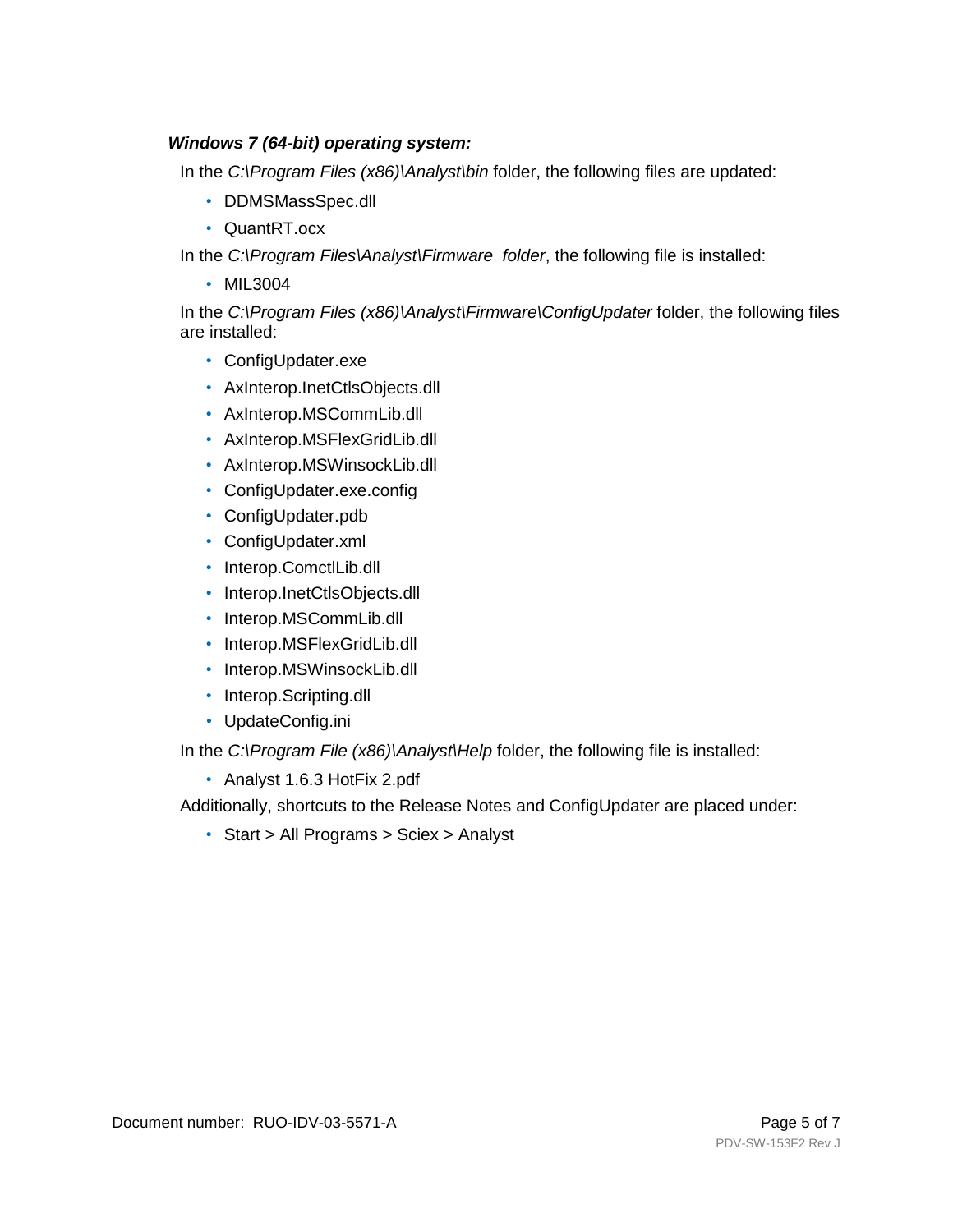# **Remove the HotFix**

- 1. Deactivate the hardware profile and then close the Analyst® software.
- 2. Open Control Panel and then click **Programs and Features**.
- 3. Select Analyst® 1.6.3 HotFix 2 from the list and then click **Uninstall**.

Analyst<sup>®</sup> 1.6.3 HotFix 2 is removed from the program list. The Analyst 1.6.3 HotFix 2 Release Notes.pdf file and ConfigUpdater folder are also removed.

The QuantRT.ocx and DDMSMassSpec.dll files are reverted to the Analyst 1.6.3 version.

Removing the Analyst® 1.6.3 HotFix 2 does not automatically downgrade the firmware to the previous version. To revert the firmware on the system, contact a Field Service Employee.

# **Known Issues and Limitations**

None